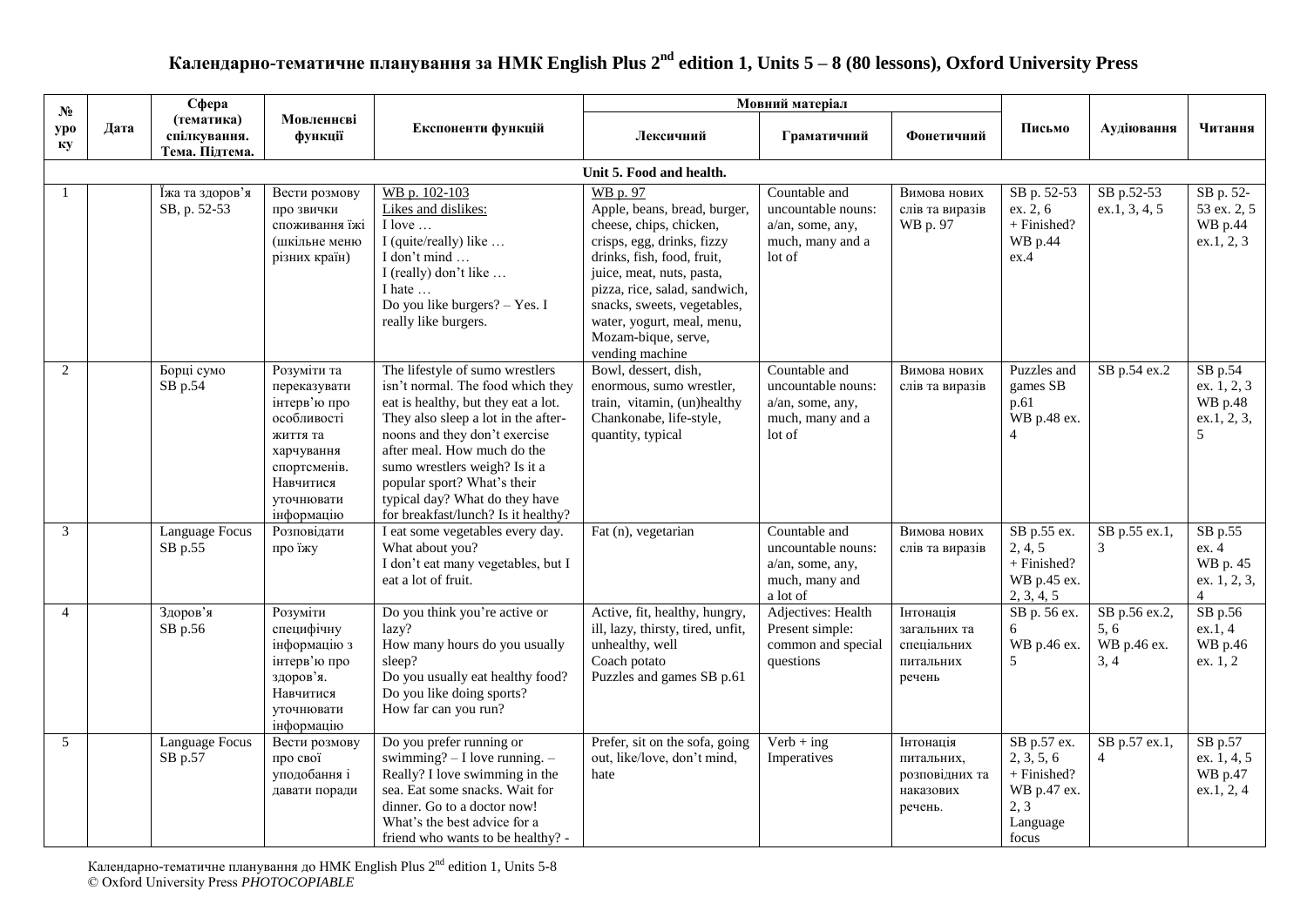|                 |                |                                                         | My advice is: exercise, eat                                                  |                                                              |                     |                             | reference             |                |                        |
|-----------------|----------------|---------------------------------------------------------|------------------------------------------------------------------------------|--------------------------------------------------------------|---------------------|-----------------------------|-----------------------|----------------|------------------------|
|                 |                |                                                         | healthy food and don't go to bed                                             |                                                              |                     |                             | and practice          |                |                        |
|                 |                |                                                         | late.                                                                        |                                                              |                     |                             | WB p.82-83            |                |                        |
| 6               | В кафе         | Робити                                                  | Ordering food:                                                               | Dollar/cents, euro/ cents,                                   |                     | Prices:                     | SB p.58 ex.           | SB p.58 ex. 2, | SB p.58                |
|                 | SB p.58        | замовлення в                                            | Can I help you? Can I have a                                                 | pound/pence                                                  |                     | Вимова назв                 | 5, 6                  | 3, 4           | ex. 1, 4, 5            |
|                 |                | кафе                                                    | cheese sandwich, please?                                                     | Dessert, lamb, lasagne,                                      |                     | грошових                    |                       |                | WB p.47                |
|                 |                |                                                         | Would you like salad or chips<br>(with that)? Anything else?                 | menu, mineral water, plain,                                  |                     | ОДИНИЦЬ                     |                       |                | ex.1, 2, 4             |
|                 |                |                                                         | I'll have a cola, please.                                                    | vegetarian option, waitress                                  |                     |                             |                       |                |                        |
|                 |                |                                                         | That's £, please.                                                            |                                                              |                     |                             |                       |                |                        |
| 7               | Блог про їжу   | Писати меню у                                           | Writing a food blog:                                                         | Chop, cook, ingredi-ent,                                     | Sequencing words:   | Вимова нових                | SB p.59 ex.           |                | SB p. 59               |
|                 | SB p.59        | блозі                                                   | It's easy/fun/cheap/ difficult to                                            | main course, olive, raisin,                                  | First, after that,  | слів та виразів             | 4, 5                  |                | ex.1, 2, 3             |
|                 |                |                                                         | make. They taste OK/tasty/                                                   | red pepper, serve (with),                                    | next, finally       |                             | WB p.49 ex.           |                | WB p.49                |
|                 |                |                                                         | terrible. Mmm! Delicious! Enjoy                                              | starter, tuna                                                | SB p.59 ex. 4       |                             | 3, 4                  |                | ex. 3                  |
|                 |                |                                                         | your meal! Join me next week/                                                |                                                              | WB p.49 ex.1, 2     |                             |                       |                |                        |
|                 |                |                                                         | month (for another menu).                                                    |                                                              |                     |                             |                       |                |                        |
| 8               |                | Review: Unit 5 SBp.60                                   |                                                                              |                                                              |                     |                             |                       |                |                        |
| 9               |                | Puzzles and games SB p.61<br>Progress review WB p.50-51 |                                                                              |                                                              |                     |                             |                       |                |                        |
| $\overline{10}$ |                |                                                         | Extra Listening and Speaking: Shopping at the market SB p.96                 |                                                              |                     |                             |                       |                |                        |
| 11              |                | Curriculum Extra. Science: Food and nutrients SB p.103  |                                                                              |                                                              |                     |                             |                       |                |                        |
| 12              |                | <b>Culture: Home schooling SB p.108</b>                 |                                                                              |                                                              |                     |                             |                       |                |                        |
| 13              |                | Reading Plus 5 Famous Ukrainian sports people WB p.84   |                                                                              |                                                              |                     |                             |                       |                |                        |
| $\overline{14}$ |                |                                                         | <b>Assessment:</b> Five-minute tests, Unit 5 tests (Teacher's Resource Disk) |                                                              |                     |                             |                       |                |                        |
| $15 -$          |                | <b>End-of-unit activities:</b>                          |                                                                              |                                                              |                     |                             |                       |                |                        |
| 17              |                | Song: Delicious SB p. 118                               |                                                                              |                                                              |                     |                             |                       |                |                        |
|                 |                | <b>Teacher's Resource Disk:</b>                         | Vocabulary and grammar photocopiables (*,**,***). Speaking photocopiables    |                                                              |                     |                             |                       |                |                        |
| 18              | More practice: |                                                         |                                                                              |                                                              |                     |                             |                       |                |                        |
|                 |                | Practice Kit, Video activities (English Plus 1-2 DVD)   |                                                                              |                                                              |                     |                             |                       |                |                        |
|                 |                |                                                         |                                                                              | Unit 6. Sport                                                |                     |                             |                       |                |                        |
| 19              | Види спорту    | Вести розмову                                           | Talking about sport:                                                         | WB p. 98                                                     | Present simple (to  | Вимова нових                | SB p.62               | SB p.62        | SB p.62-               |
|                 | SB p. 62-63    | про різні види                                          | I'm in a swimming club. I (don't)<br>enjoy (getting up early every           | Athletics, basketball, team,<br>climbing, cycling, football, | be)                 | слів та виразів<br>WB p. 98 | $ex.6 +$<br>Finished? | ex. 1, 4, 5    | 63 ex. 1, 3<br>WB p.52 |
|                 |                | спорту                                                  | morning). I'm in the (school)                                                | golf, gym-nastics, hockey,                                   |                     |                             | WB p.52               |                | ex.1, 3                |
|                 |                |                                                         | team. I'm a (basketball) fan. I                                              | horse-riding, rugby, sailing,                                |                     |                             | ex.2, 4               |                |                        |
|                 |                |                                                         | want to try (skiing). Does Liane                                             | skiing, swim-ming, tennis,                                   |                     |                             |                       |                |                        |
|                 |                |                                                         | do any sports? What sport does                                               | volley-ball, wrestling                                       |                     |                             |                       |                |                        |
|                 |                |                                                         | Lewis watch on TV? Are there                                                 | Ball, champion, stadium,                                     |                     |                             |                       |                |                        |
|                 |                |                                                         | any sports Ray wants to try?                                                 | competition, fan, match,                                     |                     |                             |                       |                |                        |
|                 |                |                                                         |                                                                              | Olympic, player, race,                                       |                     |                             |                       |                |                        |
| 20              | Історія        | Розуміти                                                | The first modern Olympic Games                                               | Competitor, medalist,                                        | Past simple (to be) | Інтонація                   | WB p.56               | SB p.64 ex.2   | SB p.64                |
|                 | Олімпійських   | (основний)                                              | were in Greece. There were silver                                            | modern, spectator,                                           | та зворот           | розповідного                | ex.4                  |                | ex. 1, 2               |
|                 | ігор           | зміст статті                                            | and bronze medals, but there                                                 | swimmer, winner, event,                                      | there was, there    | речення.                    |                       |                | WB p.56                |
|                 | SB p.64        | про історію                                             | weren't any gold ones. Women                                                 | table tennis                                                 | were                |                             |                       |                | ex. 1, 2, 3,<br>5      |
|                 |                | Олімпійських                                            | weren't competitors until 1900. In<br>1916, 1940 and 1944, there             |                                                              |                     |                             |                       |                |                        |
|                 |                | irop                                                    | weren't any games because of                                                 |                                                              |                     |                             |                       |                |                        |
|                 |                |                                                         | war. There wasn't an Olympic                                                 |                                                              |                     |                             |                       |                |                        |
|                 |                |                                                         | flag until 1920. The flag of every                                           |                                                              |                     |                             |                       |                |                        |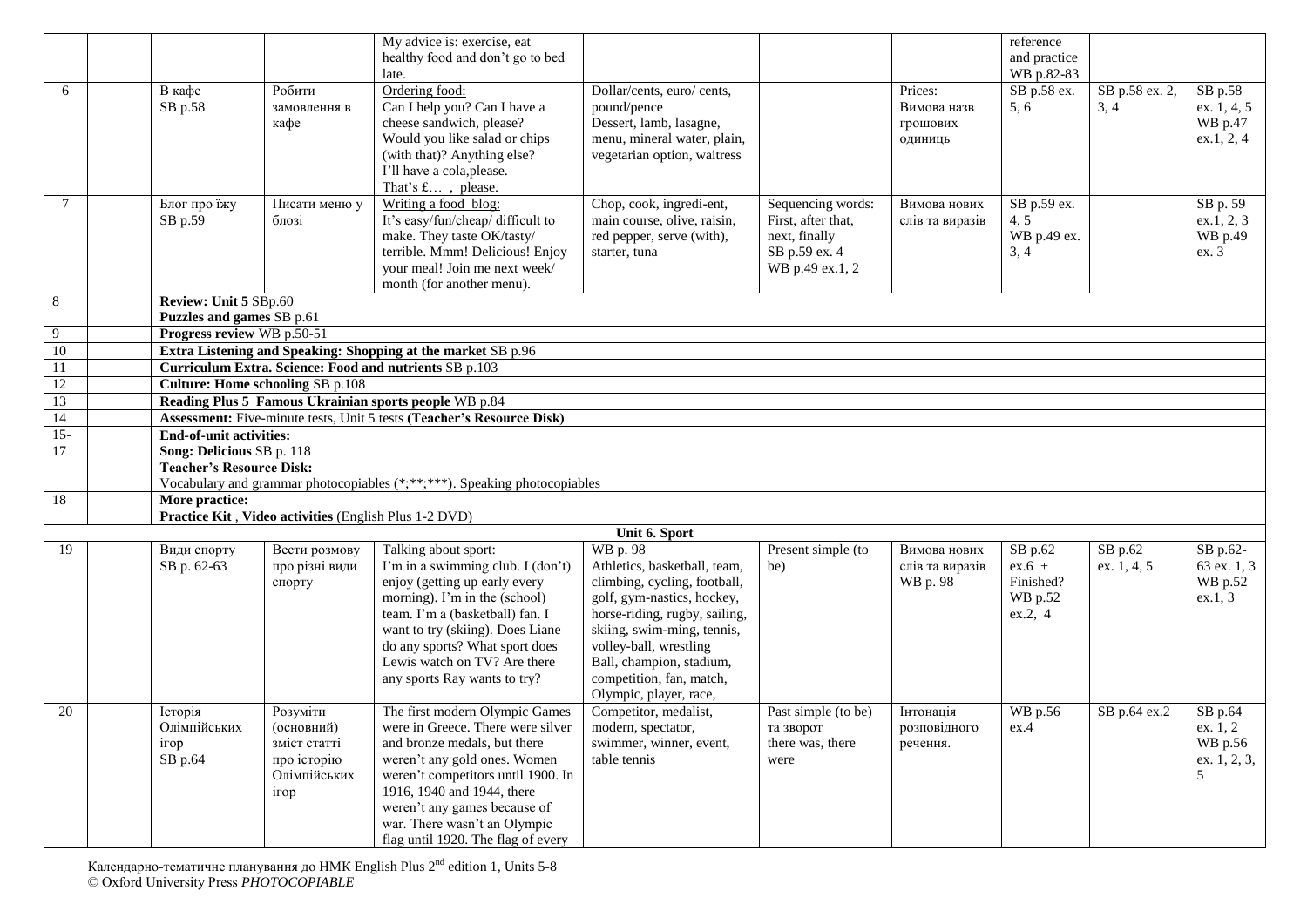|    |                                                  |                                                                                    | country in the world has got one<br>of the five Olympic colours in it.<br>In 2016 in Rio, golf and rugby<br>were the first events in nearly 100<br>years.                                                                                                      |                                                                                                                                                                                    |                                                                                                                                                                                                                                                                                        |                                                                |                                                                                                           |                                                |                                              |
|----|--------------------------------------------------|------------------------------------------------------------------------------------|----------------------------------------------------------------------------------------------------------------------------------------------------------------------------------------------------------------------------------------------------------------|------------------------------------------------------------------------------------------------------------------------------------------------------------------------------------|----------------------------------------------------------------------------------------------------------------------------------------------------------------------------------------------------------------------------------------------------------------------------------------|----------------------------------------------------------------|-----------------------------------------------------------------------------------------------------------|------------------------------------------------|----------------------------------------------|
| 21 | <b>Language Focus</b><br>SB p. 65                | Розповідати<br>про події в<br>минулому                                             | There was a war between Greece<br>and Persia and there were a lot of<br>battles.<br>There wasn't any internet and<br>there weren't any telephones.                                                                                                             | Battle, chariot race, internet,<br>marathon, messenger, news,<br>ran*, telephone                                                                                                   | Past simple (to be):<br>was, were<br>Зворот: there was,<br>there were<br>SB p.65 ex. 1, 6<br>WB p.53 ex.1, 3                                                                                                                                                                           | Інтонація<br>розповідного і<br>заперечного<br>речення          | SB p.65 ex.<br>$3, 4, 8 +$<br>Finished?<br>WB p.53 ex.<br>2, 4                                            |                                                | SB p.65<br>ex.2, 3, 7                        |
| 22 | X Games<br>Екстремальні<br>види ігор<br>SB p. 66 | Розуміти на<br>слух розмову<br>людей в<br>програмі про<br>екстремальні<br>ігри     | Sports in the X Games are always<br>exciting and often dangerous. The<br>games started in 1995 when<br>500,000 fans travelled to Newport<br>in the USA and watched sports<br>like BMX, skateboarding and<br>motocross.                                         | Became, competed,<br>decided, did, learned,<br>started, travelled, watched,<br>went, won                                                                                           | Past simple of<br>regular and irregular<br>verbs.<br>WB p.54 ex.1                                                                                                                                                                                                                      | Вимова дієслів<br>у минулому<br>часі.<br>SB p.66 ex.1          | Puzzles and<br>games<br>SB p. 71<br>WB p.54 ex.<br>2, 5                                                   | SB p.66<br>ex. 1, 2, 3<br>WB p.54 ex.<br>3, 4  | SB p.66<br>ex.1, 3, 4<br>WB p.50<br>ex. 2    |
| 23 | Language Focus<br>SB p. 67                       | Вести розмову<br>про події в<br>минулому                                           | I/They competed in the Olympic<br>Games.<br>We/She won an X Games medal.<br>I last played sport on Saturday.<br>I first watched the Olympic<br>games when I was ten.                                                                                           | Gave, played, practiced,<br>scored, spent, trained<br>Interested in (him/her)                                                                                                      | Past simple:<br>affirmative<br>Past time<br>expressions:<br>last week/month/<br>vear/weekend/<br>Tuesday/two days/<br>three weeks;<br>In August/2014;<br>On Friday/Sunday;<br>When I was ten;<br>Ten minutes/two<br>weeks/a month ago;<br>yesterday<br>SB p.67 ex.2, 4<br>WB p.55 ex.1 | Вимова дієслів у<br>минулому часі.                             | SB p.67<br>$ex. 5 +$<br>Finished?<br>WB p.55<br>ex.2, 3, 4                                                | Pronunciation<br>: -ed endings<br>SB p.67 ex.3 | SB p.67<br>ex. 1, 2, 4                       |
| 24 | Минулого<br>вихідного дня<br>SB p. 68            | Вести розмову<br>про вихідні дні<br>Висловлювати<br>свої враження                  | Talking about the weekend:<br>How was your weekend? That's<br>good/bad news! Who were you<br>with? Why don't you come next<br>time? Sure. Why not? Text me<br>when you're going.                                                                               | It was OK/brilliant/cool/<br>great!<br>The food/film/ $place(s)$<br>was/were (not) (really) bad/<br>amazing/boring/nice/<br>strange/terrible/ interesting.                         | Special questions                                                                                                                                                                                                                                                                      | Інтонація<br>питальних і<br>розповідних<br>речень та<br>емоцій | SB p.68<br>ex.5                                                                                           | SB p.68 ex.1,<br>2, 3                          | SB p.68<br>ex.1, 3                           |
| 25 | Портрет<br>відомого<br>спортсмена<br>SB p.69     | Описувати<br>відомого<br>спортсмена<br>(послідовно, з<br>використанням<br>абзаців) | Profile of a sports star:<br>His/Her full name is<br>At the age of  he/she<br>He's/She's one of the most<br>successful $\ldots$ in the history of $\ldots$<br>He/She first competed/played in<br>He/She was born on<br>He/She continued to<br>He/She first  in | Athlete, both, career,<br>champion, junior,<br>professional, sprint races,<br>successful, world record<br>Beijing, Jamaica, Kingston,<br>Sherwood content, Usain<br>Saint Leo Bolt |                                                                                                                                                                                                                                                                                        | Вимова<br>власних назв                                         | SB p.69<br>ex.4<br>WB p.57 ex.<br>$\overline{4}$<br>Language<br>point:<br>Paragraphs<br>$SB$ p.69<br>ex.3 | WB p. 57 ex.<br>$\mathbf{1}$                   | SB p.69<br>ex.1, 2<br>WB p.57<br>ex. 1, 2, 3 |
| 26 |                                                  |                                                                                    | Review: Unit 6 SBp.66, Cumulative review Starter - Unit 6 WB p. 79                                                                                                                                                                                             |                                                                                                                                                                                    |                                                                                                                                                                                                                                                                                        |                                                                |                                                                                                           |                                                |                                              |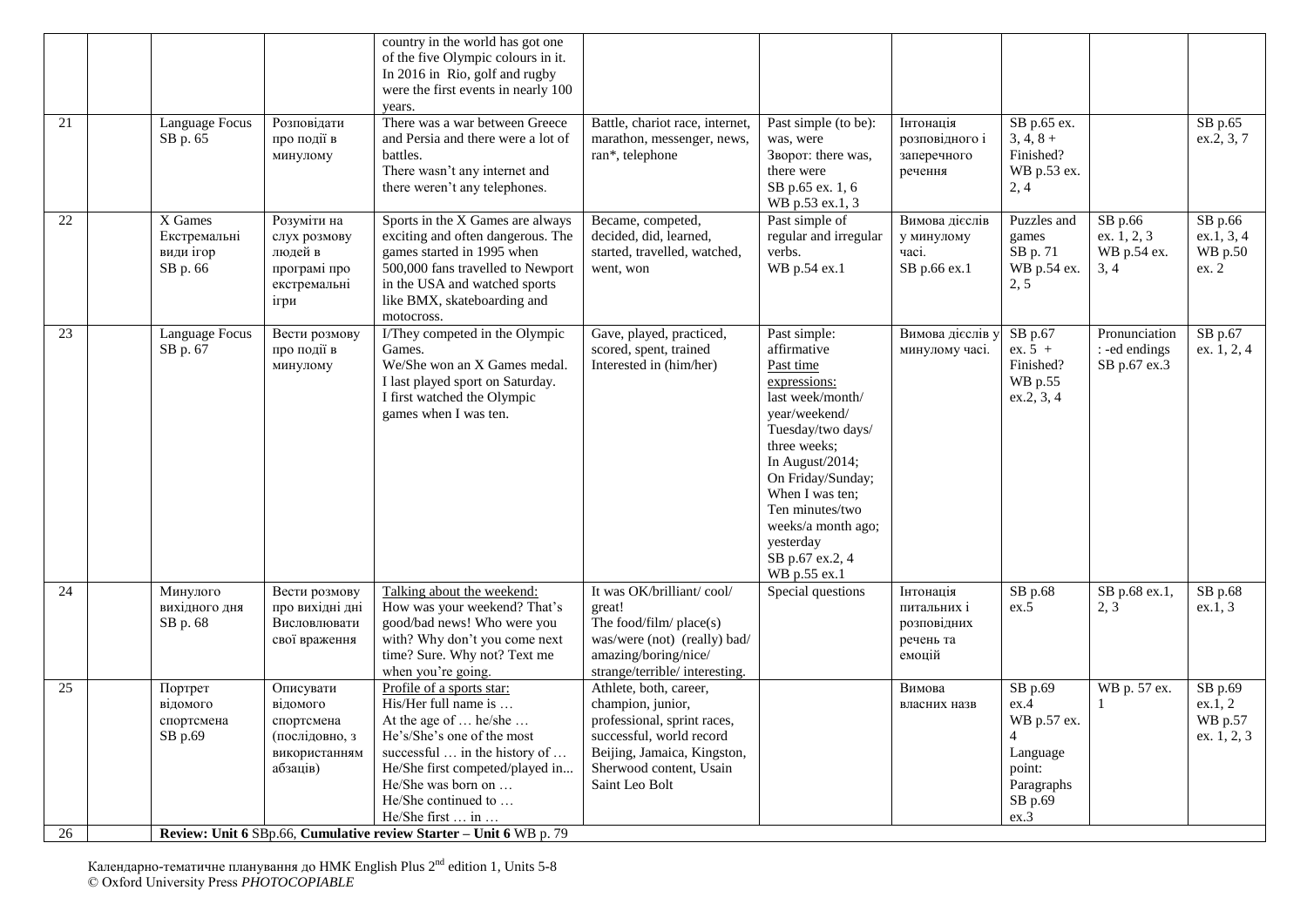| 27     |                | Progress review WB p.58-59                                            |                                                                           |                                                         |                 |                         |              |                |                        |  |  |  |  |  |
|--------|----------------|-----------------------------------------------------------------------|---------------------------------------------------------------------------|---------------------------------------------------------|-----------------|-------------------------|--------------|----------------|------------------------|--|--|--|--|--|
| 28     |                | Extra Listening and Speaking: Talking about video games SB p.97       |                                                                           |                                                         |                 |                         |              |                |                        |  |  |  |  |  |
| 29     |                | Culture: Football vs. baseball SB p.109                               |                                                                           |                                                         |                 |                         |              |                |                        |  |  |  |  |  |
| 30     |                | Culture Plus: What do Britons eat today? WB p. 91                     |                                                                           |                                                         |                 |                         |              |                |                        |  |  |  |  |  |
| 31     |                | Reading Plus 6 Kseniia Simonova WB p.84                               |                                                                           |                                                         |                 |                         |              |                |                        |  |  |  |  |  |
| 32     |                | Assessment: Five-minute tests, Unit 6 tests (Teacher's Resource Disk) |                                                                           |                                                         |                 |                         |              |                |                        |  |  |  |  |  |
|        |                | <b>End-of-unit activities:</b>                                        |                                                                           |                                                         |                 |                         |              |                |                        |  |  |  |  |  |
| $33 -$ |                | Puzzles and games SB p.71                                             |                                                                           |                                                         |                 |                         |              |                |                        |  |  |  |  |  |
| 36     |                | Project: A new sport SB p. 114                                        |                                                                           |                                                         |                 |                         |              |                |                        |  |  |  |  |  |
|        |                | <b>Teacher's Resource Disk:</b>                                       |                                                                           |                                                         |                 |                         |              |                |                        |  |  |  |  |  |
|        |                |                                                                       | Vocabulary and grammar photocopiables (*;**;***). Speaking photocopiables |                                                         |                 |                         |              |                |                        |  |  |  |  |  |
| 37     | More practice: |                                                                       |                                                                           |                                                         |                 |                         |              |                |                        |  |  |  |  |  |
|        |                | Practice Kit, Video activities (English Plus 1-2 DVD)                 |                                                                           |                                                         |                 |                         |              |                |                        |  |  |  |  |  |
|        |                |                                                                       |                                                                           | Unit 7. Growing up                                      |                 |                         |              |                |                        |  |  |  |  |  |
| 38     | Опис людини    | Описувати                                                             | Guessing answers:                                                         | WB p. 98-99                                             | Have/has got    | Інтонація               | + Finished?  | SB p.72-73     | SB p.72-               |  |  |  |  |  |
|        | SB p.72-73     | зовнішність                                                           | I (don't) think it's                                                      | Average built/height, bald,                             |                 | розповідних             | WB p. 58     | ex. 2, 3, 5, 6 | 73                     |  |  |  |  |  |
|        |                | людей                                                                 | I'm not sure.<br>Maybe/Perhaps it's                                       | beard, black, blonde, blue,<br>brown, curly, dark/light |                 | речень.<br>Вимова нових | ex. 3, 4     |                | ex. 1, 6, 7<br>WB p.58 |  |  |  |  |  |
|        |                |                                                                       | I'm sure it's                                                             | brown, glasses, green, grey,                            |                 | слів та виразів.        |              |                | ex. 1, 2               |  |  |  |  |  |
|        |                |                                                                       | She's average height and                                                  | long, moustache, over-                                  |                 | WB p. 99-100            |              |                |                        |  |  |  |  |  |
|        |                |                                                                       | average build.                                                            | weight, red, round, short,                              |                 | Pronunciation:          |              |                |                        |  |  |  |  |  |
|        |                |                                                                       | She's got blue eyes and blonde                                            | slim, spiky, square, straight,                          |                 | Diphthongs SB           |              |                |                        |  |  |  |  |  |
|        |                |                                                                       | hair. He's got a beard and a                                              | sunglasses, tall, thin                                  |                 | p.72 ex.3               |              |                |                        |  |  |  |  |  |
|        |                |                                                                       | moustache.He's tall and slim.                                             | Puzzles and Games SBp.81                                |                 |                         |              |                |                        |  |  |  |  |  |
| 39     | Фотокартки з   | Розуміти                                                              | On 23 <sup>rd</sup> January 1996, Mynish                                  | Changed, collected, gave,                               | Past simple     | Вимова нових            | WB p.64 ex.  | SB p.74 ex.2   | SB p.74                |  |  |  |  |  |
|        | литинства      | (загальний) зміст                                                     | Bansal took a photo of his new                                            | grew, had, made, took                                   |                 | слів та виразів         | 4            |                | ex. 1, 2               |  |  |  |  |  |
|        | SB p.74        | статті про                                                            | baby daughter Suman, who was                                              | Beautiful, different,                                   |                 |                         |              |                | WB p.64                |  |  |  |  |  |
|        |                | дитину з фото                                                         | a few hours old. Baby Suman                                               | normally, received                                      |                 |                         |              |                | ex. 1, 2, 3,           |  |  |  |  |  |
|        |                |                                                                       | had beautiful, big brown eyes                                             |                                                         |                 |                         |              |                | 5                      |  |  |  |  |  |
|        |                |                                                                       | and straight dark hair. Every                                             |                                                         |                 |                         |              |                |                        |  |  |  |  |  |
|        |                |                                                                       | day after that, Munish took                                               |                                                         |                 |                         |              |                |                        |  |  |  |  |  |
|        |                |                                                                       | another photo of his daughter.                                            |                                                         |                 |                         |              |                |                        |  |  |  |  |  |
|        |                |                                                                       | Every month and year Suman                                                |                                                         |                 |                         |              |                |                        |  |  |  |  |  |
|        |                |                                                                       | grew or changed a little.<br>Munish collected all of the                  |                                                         |                 |                         |              |                |                        |  |  |  |  |  |
|        |                |                                                                       | 6,575 photos, made one big                                                |                                                         |                 |                         |              |                |                        |  |  |  |  |  |
|        |                |                                                                       | picture from them, and gave it                                            |                                                         |                 |                         |              |                |                        |  |  |  |  |  |
|        |                |                                                                       | to her as a present.                                                      |                                                         |                 |                         |              |                |                        |  |  |  |  |  |
| 40     | Language Focus | Вести розмову                                                         | Munish made one big picture                                               | Me, you, him, her, it, us,                              | Object pronouns |                         | SB p.75 ex.  |                | SB p.75                |  |  |  |  |  |
|        | SB p.75        | про події в                                                           | from the photos/them. He gave                                             | you, them                                               | Past simple:    |                         | 3, 7         |                | ex. 2, 6               |  |  |  |  |  |
|        |                | минулому                                                              | the picture/it to Suman/her as a                                          | Names, adjectives, nouns,                               | affirmative and |                         | + Finished?  |                | WB p.61                |  |  |  |  |  |
|        |                |                                                                       | present. I lived in another city                                          | verbs                                                   | negative        |                         | WB p.61      |                | ex.1, 2, 3             |  |  |  |  |  |
|        |                |                                                                       | when I was younger. - Me too!                                             |                                                         |                 |                         | ex.4         |                |                        |  |  |  |  |  |
|        |                |                                                                       | I lived in Paris. - Really? I                                             |                                                         |                 |                         | Language     |                |                        |  |  |  |  |  |
|        |                |                                                                       | didn't. I lived here.                                                     |                                                         |                 |                         | focus        |                |                        |  |  |  |  |  |
|        |                |                                                                       |                                                                           |                                                         |                 |                         | reference    |                |                        |  |  |  |  |  |
|        |                |                                                                       |                                                                           |                                                         |                 |                         | and practice |                |                        |  |  |  |  |  |
|        |                |                                                                       |                                                                           |                                                         |                 |                         | WB p.86-87   |                |                        |  |  |  |  |  |
|        |                |                                                                       |                                                                           |                                                         |                 |                         |              |                |                        |  |  |  |  |  |
|        |                |                                                                       |                                                                           |                                                         |                 |                         |              |                |                        |  |  |  |  |  |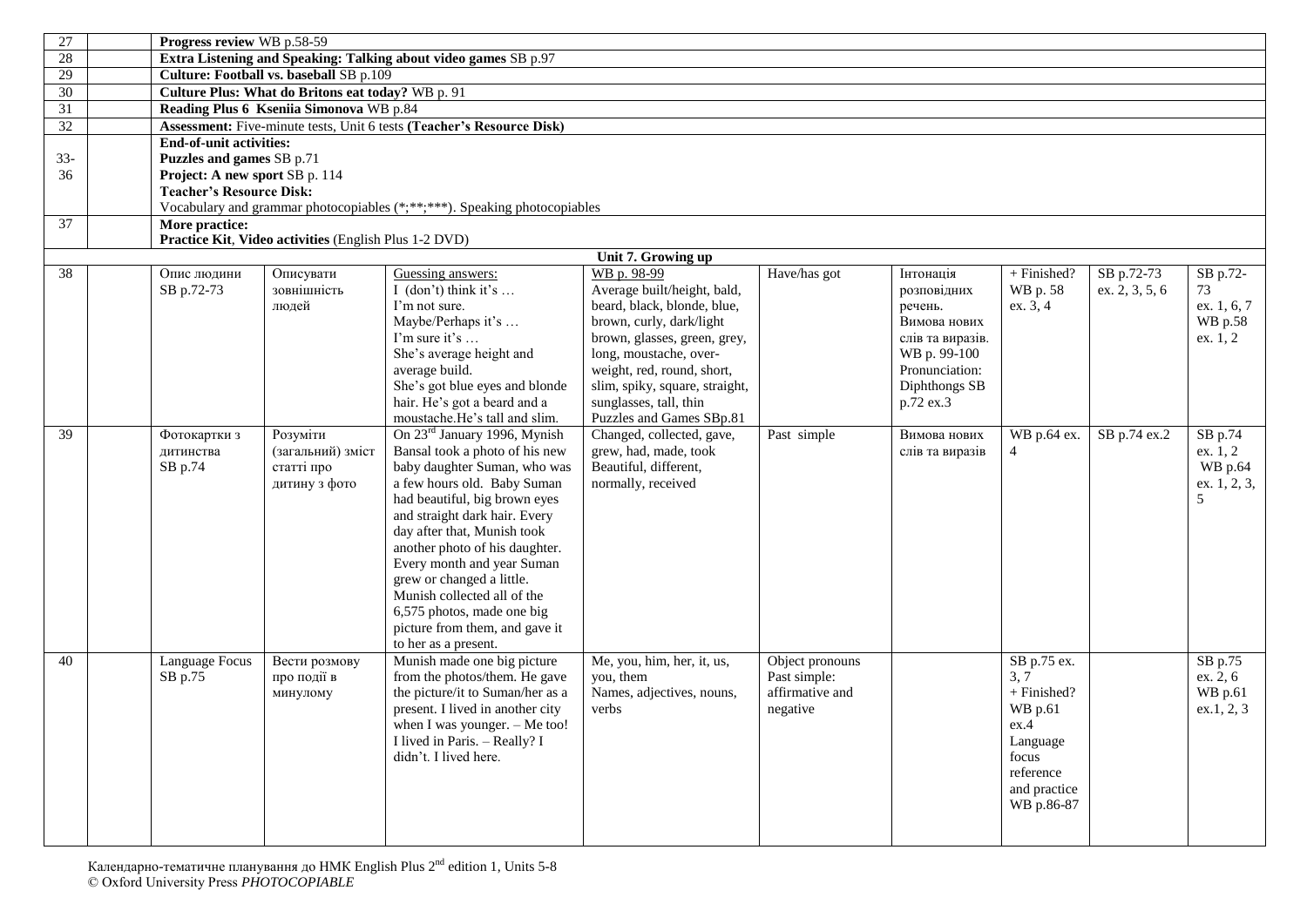| 41<br>42 | Події з життя<br>SB p.76<br>Language Focus   | Розуміти на слух<br>інформацію<br>ЩОДО ЖИТТЄВИХ<br>подій (біографія)<br>Запитувати та          | When was he/she born? Where<br>did he/she grow up and go to<br>school? Did he/she have any<br>brothers or sisters? At what age<br>did he/she leave school? How<br>did he/she become famous?<br>When did he/she die? My dad<br>was born in Izmir. - Really?<br>My dad was born in Istambul.<br>Last weekend I went to (famous                                   | Be born, die, get a job, get<br>married, get a qualification,<br>go to school/university,<br>grow up, have children,<br>leave school, travel<br>Become famous, call | Past simple:                                                    | Інтонація<br>розповідних та<br>питальних<br>речень.<br>Вимова нових<br>слів та виразів.<br>Інтонація | SB p. 76 ex.<br>4<br>WB p. 62<br>ex. 5<br>SB p.77 ex. | SB p.76<br>ex. 1, 2, 3<br>WB p. 62 ex.<br>3, 4 | SB p.76<br>ex. 1, 3<br>WB p.62<br>ex. 1, 2<br>SB p.77 |
|----------|----------------------------------------------|------------------------------------------------------------------------------------------------|----------------------------------------------------------------------------------------------------------------------------------------------------------------------------------------------------------------------------------------------------------------------------------------------------------------------------------------------------------------|---------------------------------------------------------------------------------------------------------------------------------------------------------------------|-----------------------------------------------------------------|------------------------------------------------------------------------------------------------------|-------------------------------------------------------|------------------------------------------------|-------------------------------------------------------|
|          | SB p. 77                                     | відповідати на<br>запитання про<br>минулі події                                                | city) and went to the cinema<br>with (famous actor/actress).<br>Then we had dinner with<br>(famous sports star) and we<br>talked and danced for<br>(two/three/ four) hours.                                                                                                                                                                                    | him/her, go to univer-sity,<br>have any brothers/sisters,<br>learn about (films) from<br>(books)                                                                    | questions                                                       | питальних<br>речень                                                                                  | 2, 3, 4, 5<br>+ Finished?<br>WB p.63<br>ex.1, 2, 3, 4 |                                                | ex. 1, 2, 3<br>WB p.63<br>ex. 2, 3                    |
| 43       | Інтерв'ю з<br>відомою<br>людиною<br>SB p. 78 | Розпитувати та<br>відповідати про<br>події, що<br>відбулися в<br>житті для статті<br>в журналі | Doing an interview:<br>I've got a few questions for<br>you, if that's OK. Sure. Go<br>ahead. Good question! One<br>more question. That's a difficult<br>one. Thanks for your time.<br>I decided when I was at school.<br>It was quite exciting to be in a<br>big city. I guess it was                                                                          |                                                                                                                                                                     | Past simple:<br>questions                                       | Інтонація<br>питальних та<br>стверджувальн<br>их речень.                                             | SB p.78<br>ex.5                                       | SB p.78 ex. 1,<br>2                            | SB p.78<br>ex.1, 4                                    |
| 44       | Портрет<br>відомого<br>актора<br>SB p.79     | Описувати<br>відомого актора<br>(біографія)                                                    | A biography: questions and<br>answers:<br>What's (Chris Hems-worth) like<br>in real life? Where/When/How<br>exactly did he/she grow up?<br>He/She became well known in<br>series/ films. He's/She's best<br>known for his/her role(s) in $\dots$ /<br>for his/her song<br>What about his/her personal<br>life? Apparently he/she likes<br>(surfing and films). | Award, celebrity, FAQ<br>(frequently asked<br>questions), good-looking,<br>exactly, key moment,<br>"make it big", series                                            | Language point:<br>Punctuation<br>SB p.79 ex. 3<br>WB p.65 ex.1 |                                                                                                      | SB p.79<br>ex.4, 5<br>WB p.65<br>ex.2, 3, 4           |                                                | SB p.79<br>ex.1, 2, 3<br>WB p.65<br>ex.3              |
| 45       |                                              | Review. Unit 7 SB p.80; Puzzles and games SB p.81                                              |                                                                                                                                                                                                                                                                                                                                                                |                                                                                                                                                                     |                                                                 |                                                                                                      |                                                       |                                                |                                                       |
| 46       |                                              | Progress review. Unit 7 WB p.62-63                                                             |                                                                                                                                                                                                                                                                                                                                                                |                                                                                                                                                                     |                                                                 |                                                                                                      |                                                       |                                                |                                                       |
| 47       |                                              | Extra Listening and Speaking: Describing people SB p.98                                        |                                                                                                                                                                                                                                                                                                                                                                |                                                                                                                                                                     |                                                                 |                                                                                                      |                                                       |                                                |                                                       |
| 48<br>49 |                                              |                                                                                                | Curriculum Extra: Language and literature: The elephant Man SB p.104                                                                                                                                                                                                                                                                                           |                                                                                                                                                                     |                                                                 |                                                                                                      |                                                       |                                                |                                                       |
| 50       | <b>Culture: Amazing people SB p.110</b>      | Reading Plus 7: Easter in Ukraine WB. 86                                                       |                                                                                                                                                                                                                                                                                                                                                                |                                                                                                                                                                     |                                                                 |                                                                                                      |                                                       |                                                |                                                       |
| 51       |                                              |                                                                                                | Assessment: Five-minute tests, Unit 7 tests (Teacher's Resource Disk)                                                                                                                                                                                                                                                                                          |                                                                                                                                                                     |                                                                 |                                                                                                      |                                                       |                                                |                                                       |
| $52 -$   | <b>End-of-unit activities:</b>               |                                                                                                |                                                                                                                                                                                                                                                                                                                                                                |                                                                                                                                                                     |                                                                 |                                                                                                      |                                                       |                                                |                                                       |
| 54       |                                              | Song: The story of your life SB p. 119                                                         |                                                                                                                                                                                                                                                                                                                                                                |                                                                                                                                                                     |                                                                 |                                                                                                      |                                                       |                                                |                                                       |
|          | <b>Teacher's Resource Disk:</b>              |                                                                                                |                                                                                                                                                                                                                                                                                                                                                                |                                                                                                                                                                     |                                                                 |                                                                                                      |                                                       |                                                |                                                       |
|          |                                              |                                                                                                | Vocabulary and grammar photocopiables (*;**;***). Speaking photocopiables                                                                                                                                                                                                                                                                                      |                                                                                                                                                                     |                                                                 |                                                                                                      |                                                       |                                                |                                                       |
| 55       | More practice:                               | Practice Kit, Video activities (English Plus 1-2 DVD)                                          |                                                                                                                                                                                                                                                                                                                                                                |                                                                                                                                                                     |                                                                 |                                                                                                      |                                                       |                                                |                                                       |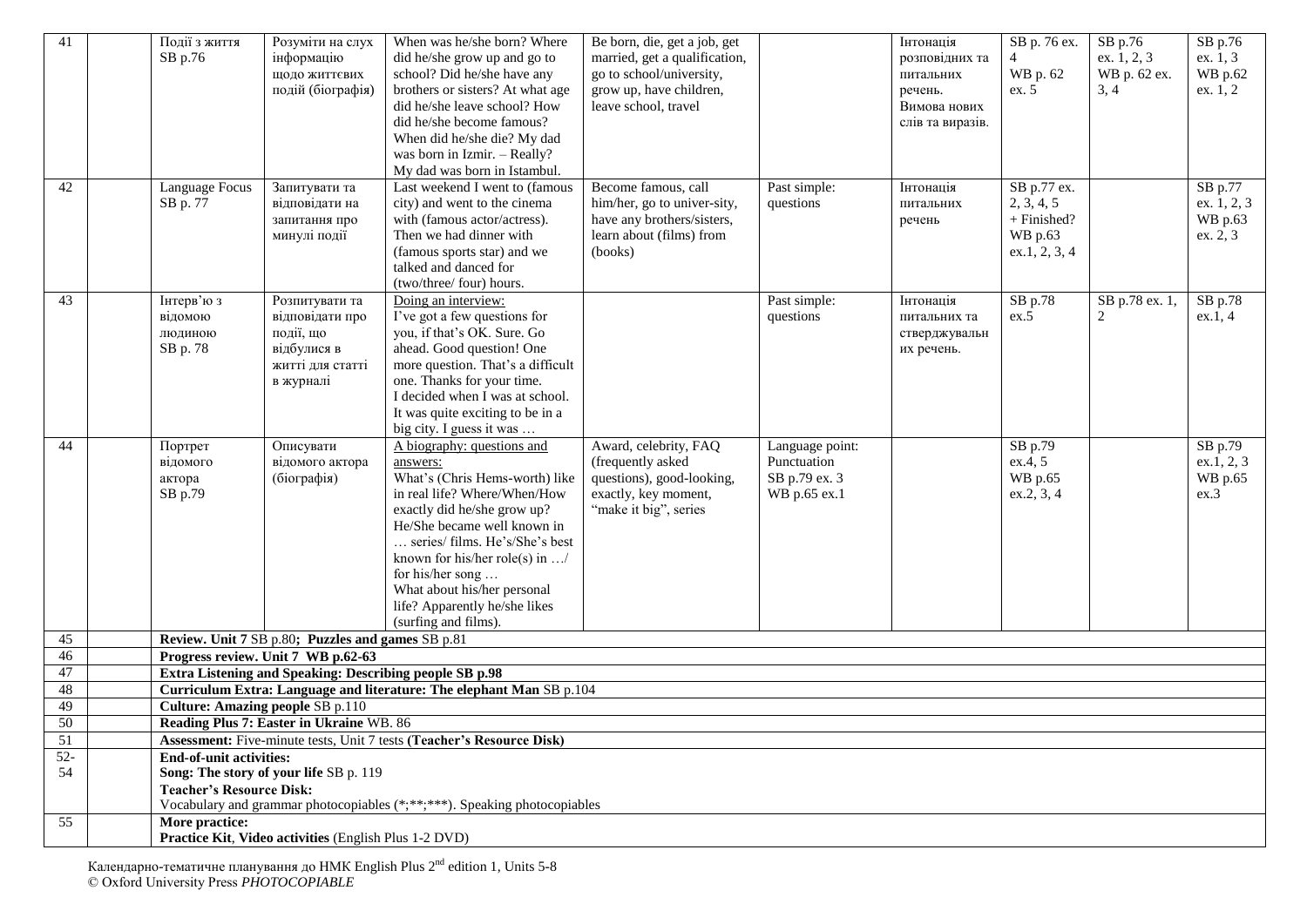|    |                                                       |                                                                                                 |                                                                                                                                                                                                                                                                                                                        | Unit 8. Going away.                                                                                                                                                                                                                                                                |                                                                          |                                                                                 |                                                                   |                          |                                                       |
|----|-------------------------------------------------------|-------------------------------------------------------------------------------------------------|------------------------------------------------------------------------------------------------------------------------------------------------------------------------------------------------------------------------------------------------------------------------------------------------------------------------|------------------------------------------------------------------------------------------------------------------------------------------------------------------------------------------------------------------------------------------------------------------------------------|--------------------------------------------------------------------------|---------------------------------------------------------------------------------|-------------------------------------------------------------------|--------------------------|-------------------------------------------------------|
| 56 | Речі<br>(спорядження)<br>для відпочинку<br>SB p.82-83 | Розповідати про<br>походи,<br>подорожі,<br>експедиції та<br>все, що з ними<br>пов'язане         | WB p. 99-100<br>Talking about holidays:<br>I love/like going on<br>It depends where/ when you<br>Some places have got a lot of<br>is/are important.<br>is/are (probably) a good<br>idea.<br>It's always good to have                                                                                                   | Travel equipment:<br>guidebook, insect spray,<br>mobile phone, penknife,<br>phrase-book, rucksack,<br>sleeping bag, soap,<br>shampoo, sun cream,<br>suitcase, swimming<br>costume, tent, torch,<br>toothbrush, tooth-paste,<br>towel, trunks, washbag,<br>water bottle, waterproof | Imperatives                                                              | Вимова нових<br>слів та виразів<br>WB p. 99-100                                 | SB p.82-83<br>ex.6<br>+ Finished?<br>WB p.68 ex.<br>1, 3, 4       | SB p.82-83<br>ex.1, 4, 5 | SB p.82-<br>83, ex. 1,<br>3, 5<br>WB p.6<br>ex.2      |
| 57 | Літні канікули<br>SB p.84                             | Розуміти/читати<br>статтю<br>(в пошуках<br>детальної<br>інформації) про<br>відпочинок<br>влітку | What are you going to do this<br>summer? Are you going to go<br>away or stay in (London)?<br>I'm going to spend a (week) in<br>(Paris) with my family/friends.<br>My parents want to stay at<br>home and do some jobs in the<br>house. I've got some nice plans,<br>though.                                            | (really) cool, (very)<br>expensive, boring, new,<br>huge, cold                                                                                                                                                                                                                     | Be going to:<br>affirmative and<br>negative                              | Вимова нових<br>слів та виразів                                                 | $SB$ p.84<br>ex.2, 4<br>WB p.72<br>ex.4                           | SB p.84 ex.2             | SB p.84<br>ex.1, 2<br>WB p. 72<br>ex.1, 2, 3,<br>5    |
| 58 | Language Focus<br>SB p.85                             | Розповідати про<br>плани та наміри                                                              | What are you going to do this<br>summer? We're going to climb<br>the Eiffel Tower.<br>Are you going to visit London?<br>$-$ Yes, I am./ No, I'm not.<br>Where are you going to stay?<br>Are you going to buy a torch?<br>How is she going to travel?                                                                   |                                                                                                                                                                                                                                                                                    | Imperatives<br>Be going to:<br>affirmative,<br>negative and<br>questions | Pronunciation<br><b>Bank: Question</b><br>stress and<br>rhythm<br>SB p. 85 ex.5 | SB p.85<br>$ex.4, 6 +$<br>Finished?<br>WB p.69 ex.<br>2, 4, 5     | SB p. 85 ex.5            | SB p.85<br>ex.1, 2, 3<br>WB p.69<br>ex. 1, 3          |
| 59 | Екстремальні<br>погодні умови<br>у світі<br>SB p.86   | Вести розмову<br>про погоду                                                                     | What's the weather like today?<br>It's hot and sunny today.<br>What's the weather usually like<br>today/last weekend/yesterday or<br>in spring/summer/autumn/<br>winter/? It's usually (cold) and<br>there's sometimes (fog).                                                                                          | Cloudy, cold, foggy, hot,<br>icy, rainy, snowy, stormy,<br>sunny, windy                                                                                                                                                                                                            | Adjectives                                                               | Вимова нових<br>слів та виразів                                                 | <b>WB</b> p.70<br>ex.2, 4                                         | SB p.86 ex. 1,<br>3, 5   | SB p.86<br>ex.1, 4, 5<br>WB p.70<br>ex. 1, 2, 3       |
| 60 | Language Focus<br>SB p.87                             | Робити<br>передбачення на<br>майбутнє                                                           | Lydia will feel tired and happy.<br>It'll be hot and sunny.<br>I won't be very hungry.<br>Will there be many cyclists? -<br>Yes, there will./No, there won't.<br>What will the weather be like?<br>I think you'll go to university. -<br>No, I don't think.<br>I don't think you'll write a<br>book. - I think I will. | Puzzles and games: Travel<br>equipment; Weather<br>conditions<br>SB p.91                                                                                                                                                                                                           | Will / won't                                                             | Інтонація<br>стверджувальни<br>х, заперечних та<br>питальних<br>речень          | SB p.87<br>ex.3, 4, 5<br>+ Finished?<br>WB p.71 ex.<br>1, 2, 3, 4 |                          | SB p.87<br>$ex.\overline{1}, 2, 3$<br>WB p.71<br>ex.3 |
| 61 | Пропозиції та<br>обіцянки<br>SB p.88                  | Робити<br>пропозиції<br>(обіцяти щось)<br>та реагувати на                                       | Making offers and promises:<br>Let's (go to the beach)<br>That's a good idea!<br>I can bring (some pizza). -                                                                                                                                                                                                           |                                                                                                                                                                                                                                                                                    |                                                                          | Інтонація<br>питальних та<br>розповідних<br>речень                              | SB p.88<br>ex.4                                                   | SB p.88 ex. 1,<br>2, 3   | $SB$ p.88<br>ex. 1, 3                                 |